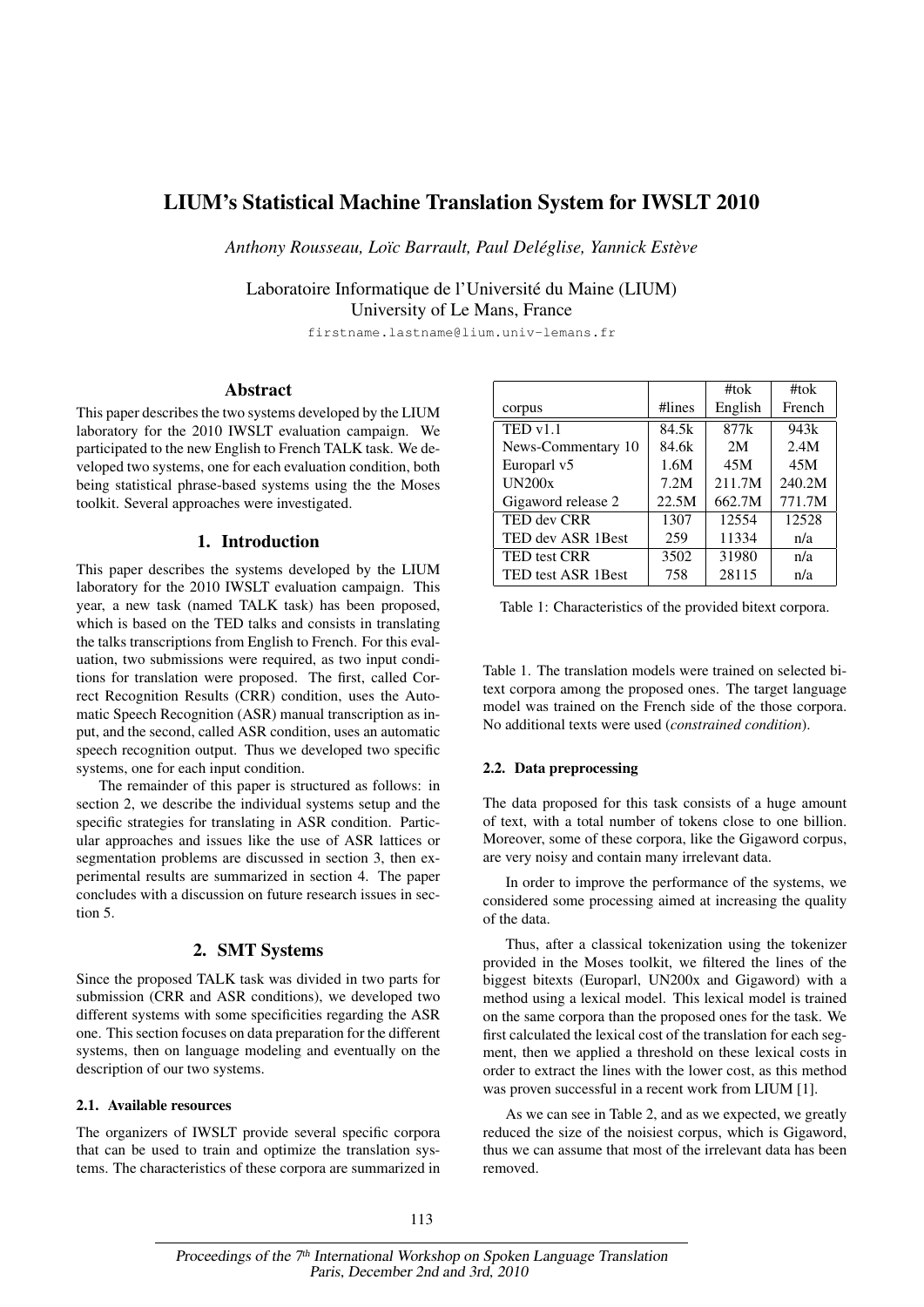|                | #unfiltered | #filtered |
|----------------|-------------|-----------|
| corpus         | lines       | lines     |
| Europarl.v5    | 1.6M        | 1.5M      |
| <b>UN200x</b>  | 7.2M        | 7.1M      |
| Gigaword_fr-en | 22.5M       | 12.8M     |

Table 2: Comparison between filtered and unfiltered data.

#### 2.3. Language Modeling

The language models (LM) used for the task were trained using the SRILM toolkit [2]. The final LM is a 4-gram backoff (Kneser-Ney discounting) target language model built on all available French data.

In order to select the optimal vocabulary, we trained unigram models and we interpolated them to get a global unigram model. That model is then sorted according to the word probabilities, which allows us to select the more probable words appearing in the corpora [3]. Starting from this vocabulary, we constructed a 4-gram LM for each corpus, which are then interpolated to obtain the final LM. The interpolation weights are optimized on the development corpus with a numerical optimizer. As we expected, the TED corpus is the one with the biggest weight in the final LM. Different sizes of vocabulary (150k, 450k, all) were used to generate several final LMs in order to measure the impact of vocabulary size on translation quality.

## 2.4. SMT system for CRR condition



Figure 1: Architecture of our SMT system for CRR condition.

Our statistical phrase-based systems are based on the Moses SMT toolkit [4] and constructed as follows. First, Giza++ is used to perform word alignments in both directions. Second, phrases and lexical reorderings are extracted. Both steps use the default settings of the Moses SMT toolkit. In our systems, fourteen features functions were used, namely phrase and lexical translation probabilities in both directions, seven features for the lexicalized distortion model, a word and a phrase penalty and a target language model. The coefficients of these feature functions are tuned on the development corpus with the cMERT tool using 100 best lists. The Figure 1 shows the basic architecture of our SMT system.

#### *2.4.1. Data selection*

As we said in section 2.2, the amount of data in the proposed corpora is very huge, thus it may be beneficial to select a subset of better quality, by limiting the training data to some of the available corpora. We empirically determined which corpora were the best for this task by generating several systems, each using only a subset of corpora, optimizing them on the development corpus and comparing the resulting BLEU scores.

The Table 3 shows the BLEU scores obtained on different corpus combinations. Regarding these experiments, the best combination we could determine was to select the TED corpus, along with the news-commentary and the Europarl ones, for a total amount of data of about forty-seven millions of tokens.

| corpus                                  | <b>BLEU</b> |        | #tokens  |
|-----------------------------------------|-------------|--------|----------|
| combination                             | score       | #lines | (French) |
| All corpora                             | 26.14       | 21.7M  | 672.4M   |
| $\text{TED} + \text{NC} + \text{Eparl}$ | 26.57       | 1.7M   | 47.4M    |
| $TED + NC + UN200x$                     | 25.98       | 7.3M   | 217.0M   |
| All except Gigaword                     | 25.87       | 8.8M   | 261.5M   |

Table 3: Comparison of BLEU scores obtained on development corpus for various corpus combinations.

#### 2.5. SMT system for ASR condition

Translating Automatic Speech Recognition outputs with a SMT system requires some adaptation to the specificities of ASR hypotheses. Indeed, ASR outputs by default are lowercased with no punctuation, since classic ASR evaluation does not take into account these particularities. Besides that, text normalization between ASR and SMT differs on some points, for instance the numbers, which are written in letters for ASR, the contractions as well as acronyms. In order to get a somewhat satisfying score while translating text in ASR condition, these issues must be addressed.

Our approach for treating those particularities is the following. We first processed the parallel corpora to obtain training data which resembles to ASR condition text, mean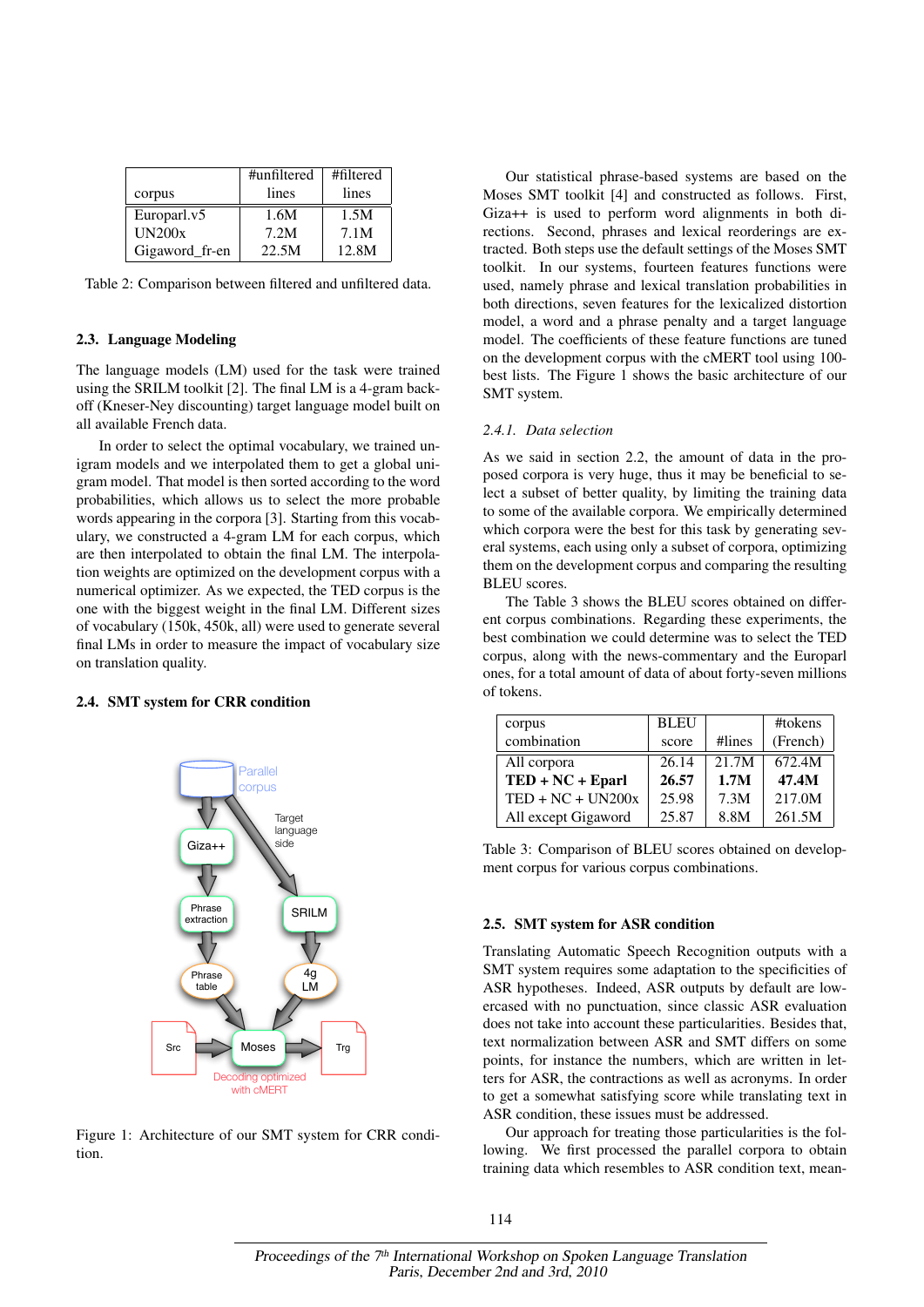ing that we suppressed all punctuation, lowercased all words (except proper nouns and words which are always capitalized, like the word "I" in English), transformed numbers into letters, normalized many contractions (like "Mr." into "mister" or "it is" into "it's") and symbols for ASR. Then we trained a system using these modified corpora, with the same corpus combination than we used for our CRR system. We then optimized the newly-trained system on the provided 1 best development corpus. Besides that, a specific language model was trained with no punctuation nor case, also using the target language side of the modified bitexts. This led to better experimental results on the development corpus  $(BLEU = 18.49)$  than directly translating ASR condition text with the CRR system (BLEU =  $15.86$ ).

## *2.5.1. Case and punctuation*

Regarding the case and punctuation issues, we adopted a specific approach, which is only based on the target language side. We considered the original French corpus and the corresponding "ASR condition" corpus as bitexts and trained a new system with these parallel data.

During this training, it is preferable to limit the lexical reordering, in order to avoid unwanted modifications to our hypothesis. The idea behind this is to consider the French in ASR condition as a full-fledged language, consequently our recaser can be regarded as a "French ASR-to-French" SMT system. This system was then optimized on the CRR development corpus, which is nothing more than the ASR manual transcription, except that it contains case and punctuation. The Figure 2 presents the global architecture of our SMT system for ASR condition.

## 3. Translating ASR outputs

#### 3.1. Handling ASR word lattices

For this evaluation campaign, word lattices, n-best lists and 1-best hypotheses were available. The use of word lattices as input of Moses system is described in [5]. Alternatively, we decided to generate another kind of input, namely confusion networks [6], computed from the word lattices.

The word lattices were provided by the organizers under SLF format, which is the file format used by the HTK tools. In practice, word lattices provided by the organizers were very large, too large to be reasonably managed "as is" by the Moses decoder. This large size can be mainly explained because the word lattice topology strictly represents the history constraints applied to words in these word lattices, making their language model scores consistent with their history. No information was provided by organizers about these word lattices, but it is possible to deduce that the word lattice topology was constrained by a 4-gram language model.

So, in order to use these word lattices as inputs of the Moses decoder, we had to reduce their size. To do this, we used the tools we have implemented in the LIUM ASR system [7] to manage word lattices, with some minor modifications to make these tools entirely adapted to this task. This can be summarize by the following steps:

- 1. First, link posteriors are computed using the forwardbackward algorithm: this is relevant to handle link scores properly, for instance to merge some links associated to the same word.
- 2. Secondly, some words in the word lattices were split into several words in order to make the tokenization used in the word lattice closer to the one used in the translation and language models. To do this, we had to inject some new links in the graphs.
- 3. In step 3, the 4-gram topology of the graph was broken by merging links with identical words having different history but located in equivalent temporal area. When merging two links, their probability a posteriori are added.
- 4. Then a pruning process is made in order to remove links associated to low posteriors. The step 3 and this step are repeated two times.
- 5. Filler words, such as hesitation or breath, are deleted and  $\epsilon$  (null transitions) are removed.
- 6. Last, word lattices are written into PLF format at one side, and are transformed into confusion networks in the other one.

Notice that some information were missing about the ASR word lattice building. For example, no information was given about the way in which the word insertion penalty used during the speech recognition process was integrated into the word lattice scores. Moreover, two linguistic weights were provided in the header of the SLF files, but certainly only one was applied. However, the word error rate of the best recognition hypotheses computed from the SLF word lattices on the development set (evaluated, of course, on the source language data) reaches 26.4% WER instead of the 24.8% WER obtained by the 1-best hypotheses distributed by the organizers. To get our best hypotheses, we used a word insertion penalty equals to 0.62 and a linguistic weight equals to 12.5.

#### 3.2. Rescoring n-best SMT hypotheses with POS LM

It was recently shown that using morpho-syntactic postprocessing on n-best ASR hypotheses should improve speech recognition for French language, especially by using high order part-of-speech (POS) n-gram language models [8]. We have applied this approach to rescore n-best SMT hypotheses with a 7-gram POS LM. To do this, we used the lia\_tagg tool<sup>1</sup> to tag the n-best SMT hypotheses. This tool was also used to tag the French training data. We computed a 7-gram POS LM on the POS-tagged training data and applied it to

<sup>&</sup>lt;sup>1</sup> lia\_tagg was developed by Frédéric Béchet and is distributed by the LIA under GPL license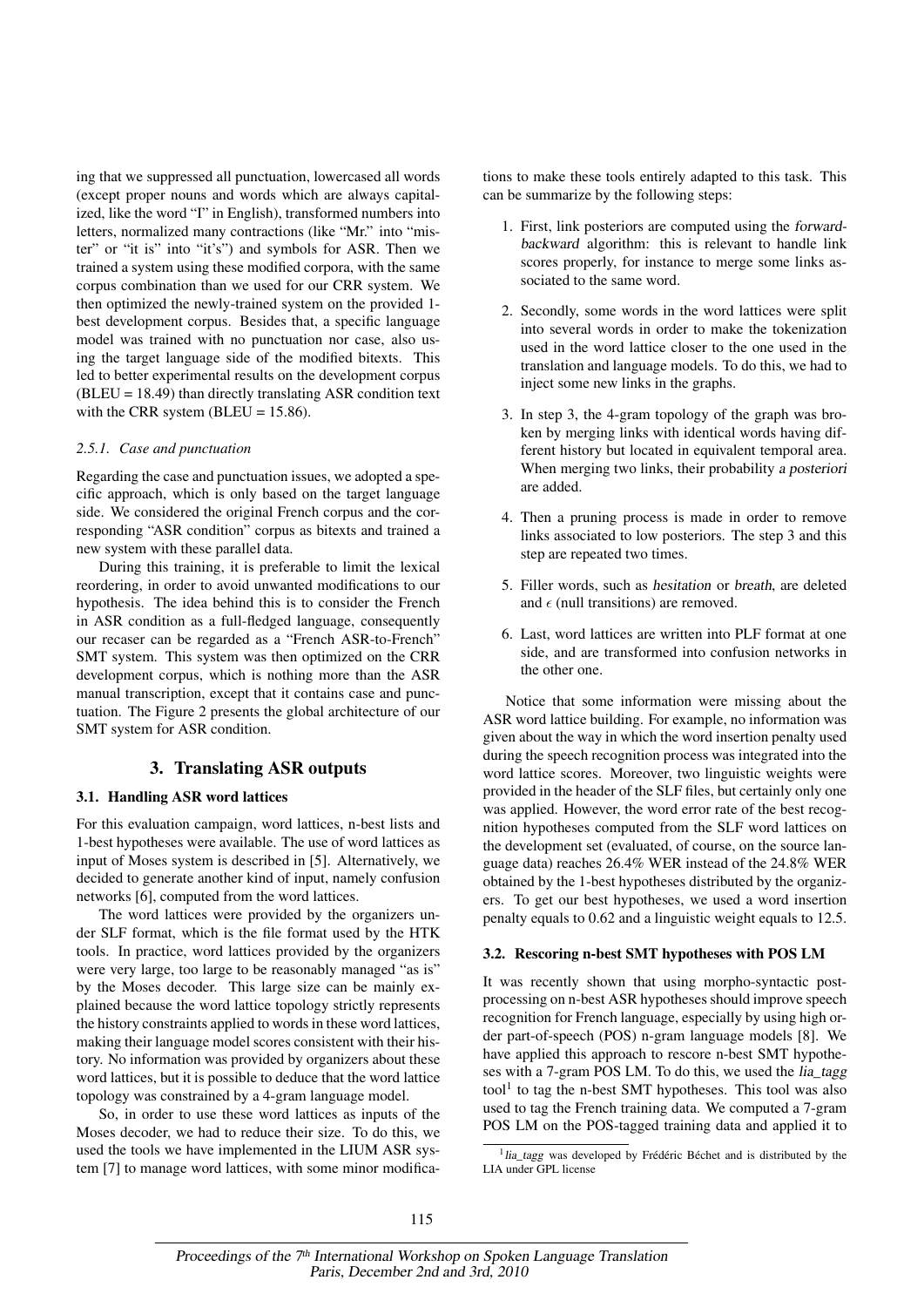

Figure 2: Global architecture of our SMT system for ASR condition.

give a POS LM score to each tagged n-best SMT hypothesis. This score was taken into consideration to recompute the global score of each n-best hypothesis with optimized linear coefficients.

|                         | $dev set$ lest set |       |
|-------------------------|--------------------|-------|
| Best point without POS  | 19.55              | 20.98 |
| Best point after tuning | 19.79              | 20.65 |

Table 4: BLEU scores obtained with n-best list rescoring using a 7-gram POS LM.

It seems that this approach does not generalize very well on test data. This is probably due to the fact that the 16 parameters are optimized with cMert on a small corpus (250 sentences), which lead to over-tuning.

However, this is a rather disappointing result which does not reflect what can be seen in literature. A deeper analysis of the tags obtained during this processing is necessary to clearly understand those results.

# 4. Experimental Results

## 4.1. Official results

The results of our systems for this evaluation campaign are presented in Table 5.

|        | dev set                          |            | test set    |            |  |
|--------|----------------------------------|------------|-------------|------------|--|
|        | CRR condition - Eval condition 1 |            |             |            |  |
|        | BLEU                             | <b>TER</b> | <b>BLEU</b> | <b>TER</b> |  |
|        | 26.45                            | 61.02      | 25.07       | 57.60      |  |
|        | ASR condition - Eval condition 3 |            |             |            |  |
| 1-Best | <b>BLEU</b>                      | <b>TER</b> | <b>BLEU</b> | <b>TER</b> |  |
|        | 18.49                            | 70.01      | 18.27       | 70.92      |  |

Table 5: Official results for the TALK task in CRR and ASR conditions.

#### 4.2. Two weeks later

Since the end of evaluation period, we got some better result by using the available word lattices with the approach detailed in section 3.1

As we can see in Table 6, while PLF and CN show higher WER, a better BLEU score can be obtain using them as input of the SMT system. This is also related to the fact that we did not have the value of the word insertion penalty nor those for the linguistic weights (see section 3.1).

Moreover, optimizing weights for CN is really tricky. Indeed, changing the value for the *weight-i*, the parameter used to weight the score on the edge in the CN, leads to changing the size of the input (as the epsilon transition will be more or less likely crossed), which is quite disturbing for the optimizer. Another point is that such a process is very slow because PLF and CN need a binary phrase table which does not take the most of multithreading (lots of mutual blocking).

Also the difference between official results and those proposed here lie in the fact that two different versions of Moses toolkit were used. The official results were obtained using Moses from February 2009 and the new ones come from Moses from August 2010.

#### 5. Conclusion

For this year IWSLT evaluation, the LIUM participated in the new TALK task, consisting in translating ASR outputs from english to french.

Several results are worth mentioning. In one hand, rescoring n-best list with a part-of-speech language model for french provided some rather unexpected results. Tagger outputs, probabilities obtained with the POS LM and tuning process will be further investigated in the future.

In the other hand, the results obtained show that using bigger search space at the input of the SMT system leads to improvement regarding to using only the 1-best hypothesis from the ASR system. This, even when the WER obtained